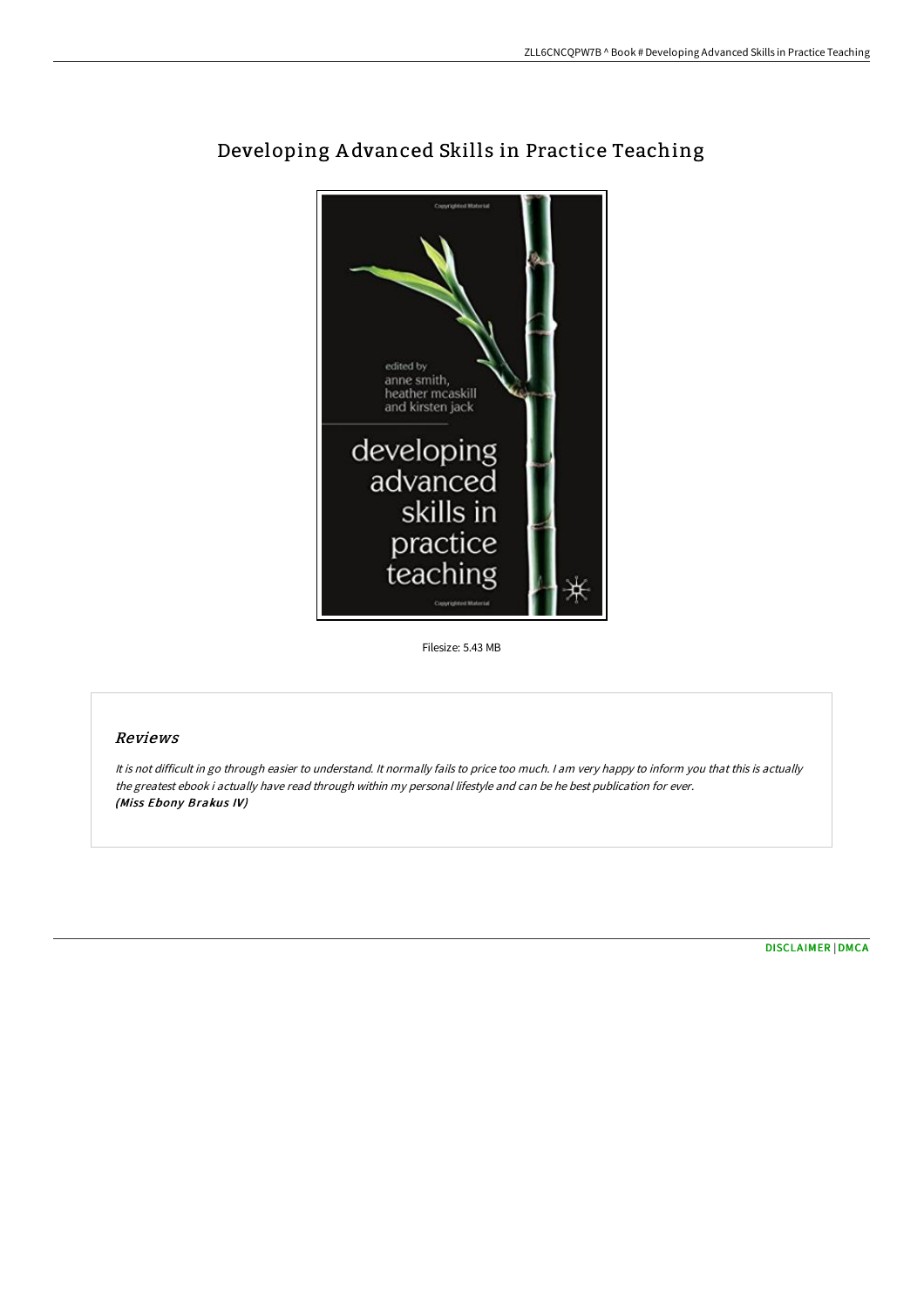# DEVELOPING ADVANCED SKILLS IN PRACTICE TEACHING



To download Developing Advanced Skills in Practice Teaching PDF, remember to refer to the hyperlink beneath and save the document or get access to other information which might be related to DEVELOPING ADVANCED SKILLS IN PRACTICE TEACHING ebook.

Palgrave MacMillan, United Kingdom, 2008. Paperback. Book Condition: New. 232 x 156 mm. Language: English . Brand New Book. This engaging book is written for Practice Teachers who need to educate and assess students at advanced level in the practice setting. Including contributions from a range of healthcare workers it provides: a- guidance on how to create a dynamic and eFective experience for the learner a- support for the teacher, including how to deal with failure and cope with challenging students a- advice to help readers build their self-awareness and reflect on their role. With references to the latest professional guidelines as well as practical exercises, resources and support material, Developing Advanced Skills in Practice Teaching draws together disparate information into one comprehensive resource. It explores the core issues surrounding education in health and social care practice settings and is essential reading for all those who want to operate in this arena at an advanced level.

⊕ Read [Developing](http://techno-pub.tech/developing-advanced-skills-in-practice-teaching-.html) Advanced Skills in Practice Teaching Online  $\quad \blacksquare$ Download PDF [Developing](http://techno-pub.tech/developing-advanced-skills-in-practice-teaching-.html) Advanced Skills in Practice Teaching